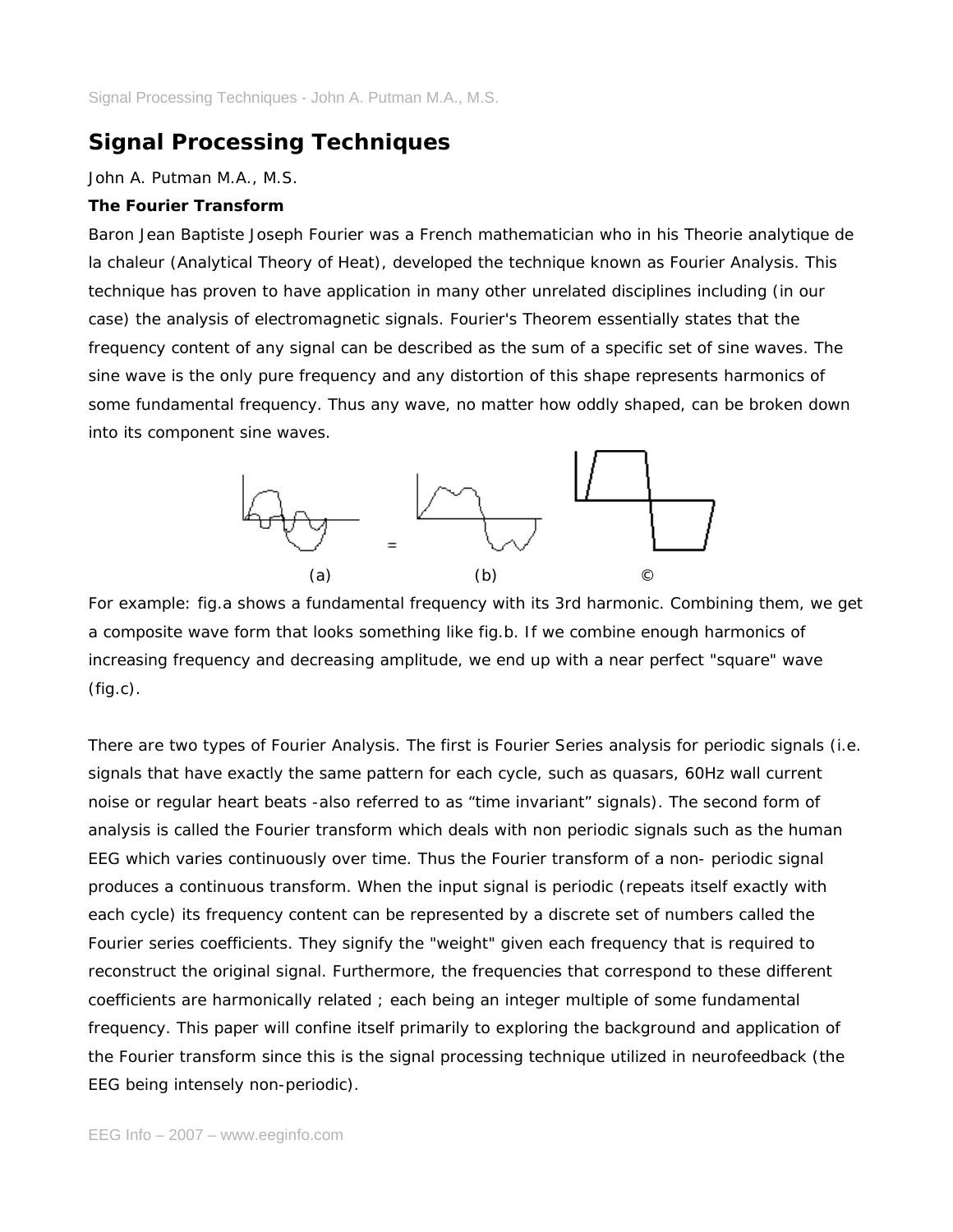The Fourier transform is one of the most commonly used methods of signal analysis. It is simply a mathematical transformation that changes a signal from a time domain representation to a frequency domain representation thereby allowing one to observe and analyze its frequency content. Plotting a Fourier transform gives us a visual representation of the relative proportion of different frequencies in an input signal. Some examples: the FT of single sine wave would appear as a single spike (see below), indicating that only one frequency was present. Similarly, the noise from florescent lights appears as a prominent peak at 60 Hz. Where as the processing of a periodic signal with the Fourier series produces a discrete set of coefficients, a non-periodic signal requires a mathematical tool that will produce a continuous transform (i.e. one that changes continuously over time instead of the "photo-like" transform of the periodic signal) . The Fourier transform therefore, requires something a bit more powerful. When moving from the time domain  $x(t)$  into the frequency domain  $X(f)$ , the time function  $x(t)$  must be evaluated for all values of t (time). The following is the actual Fourier transform which illustrates the mathematical relationship between the time domain  $x(t)$  and the frequency domain  $X(f)$ .



The product of the time function  $x(t)$  and a [complex trigonometric expression] yield the frequency function X(f) when integrated over time t for a specific frequency f (Integration involves finding the area defined by a specific function over small increments, in this case dt.) Go over that last sentence slowly three more times and then please note: Although mathematical formulas will appear in this paper they are more for historical significance than anything else. The emphasis will be on developing an intuitive understanding of the concepts discussed.

Here are some examples of signals in the time domain and their corresponding Fourier transform: 1.)

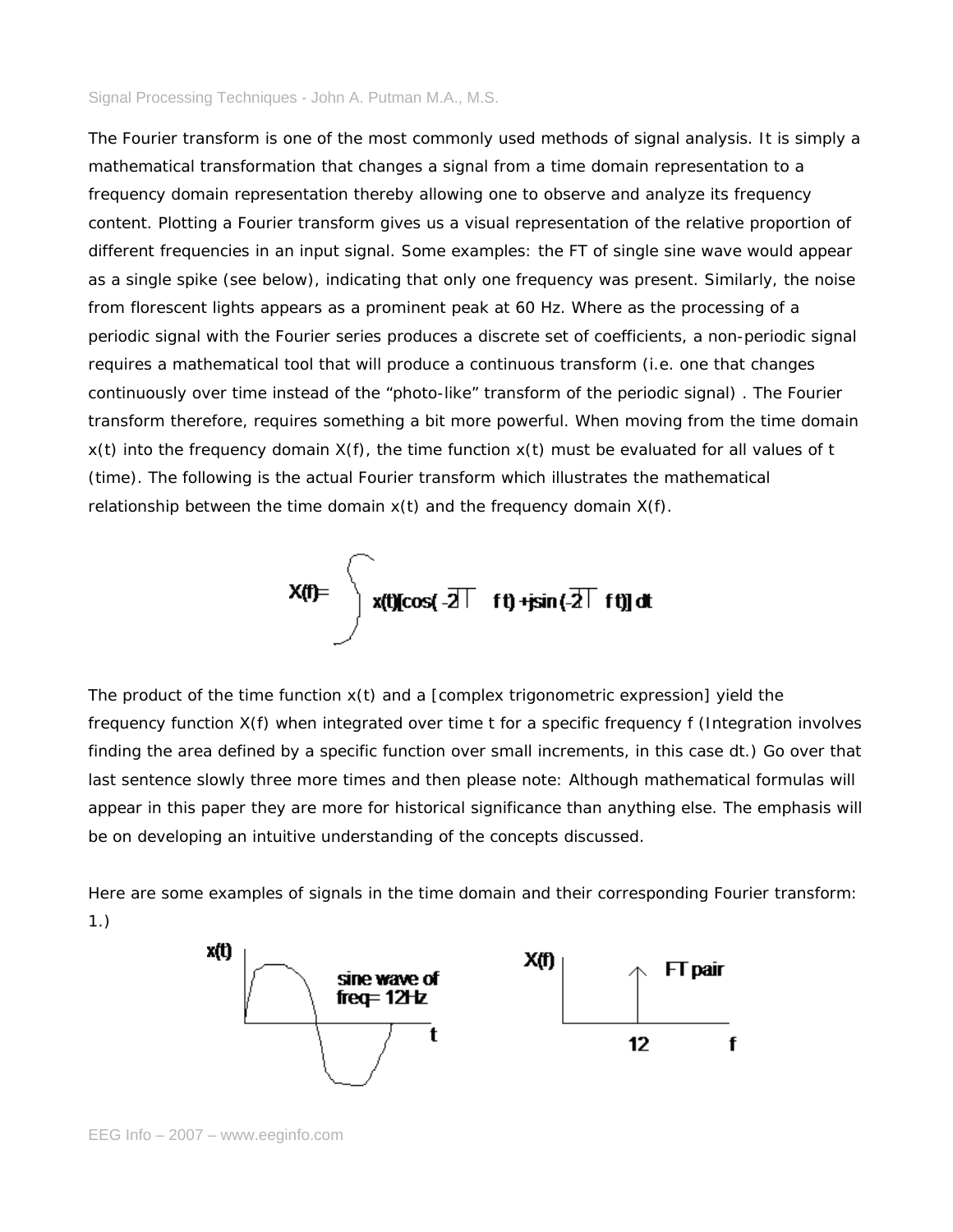

Regarding examples 3 and 4: Signals that are narrow in the time domain (e.g. an impulse) are wide in the frequency domain (flat line of same amplitude). Conversely, signals that are wide in the time domain (e.g. DC signal flat line) are narrow in the frequency domain (impulse w/ frequency  $=0$ ).

Also note: For our purposes in the field of EEG biofeedback, the magnitude of each frequency is often all that is shown on a spectral display. However for the complete reconstruction of a signal, phase information is necessary as well.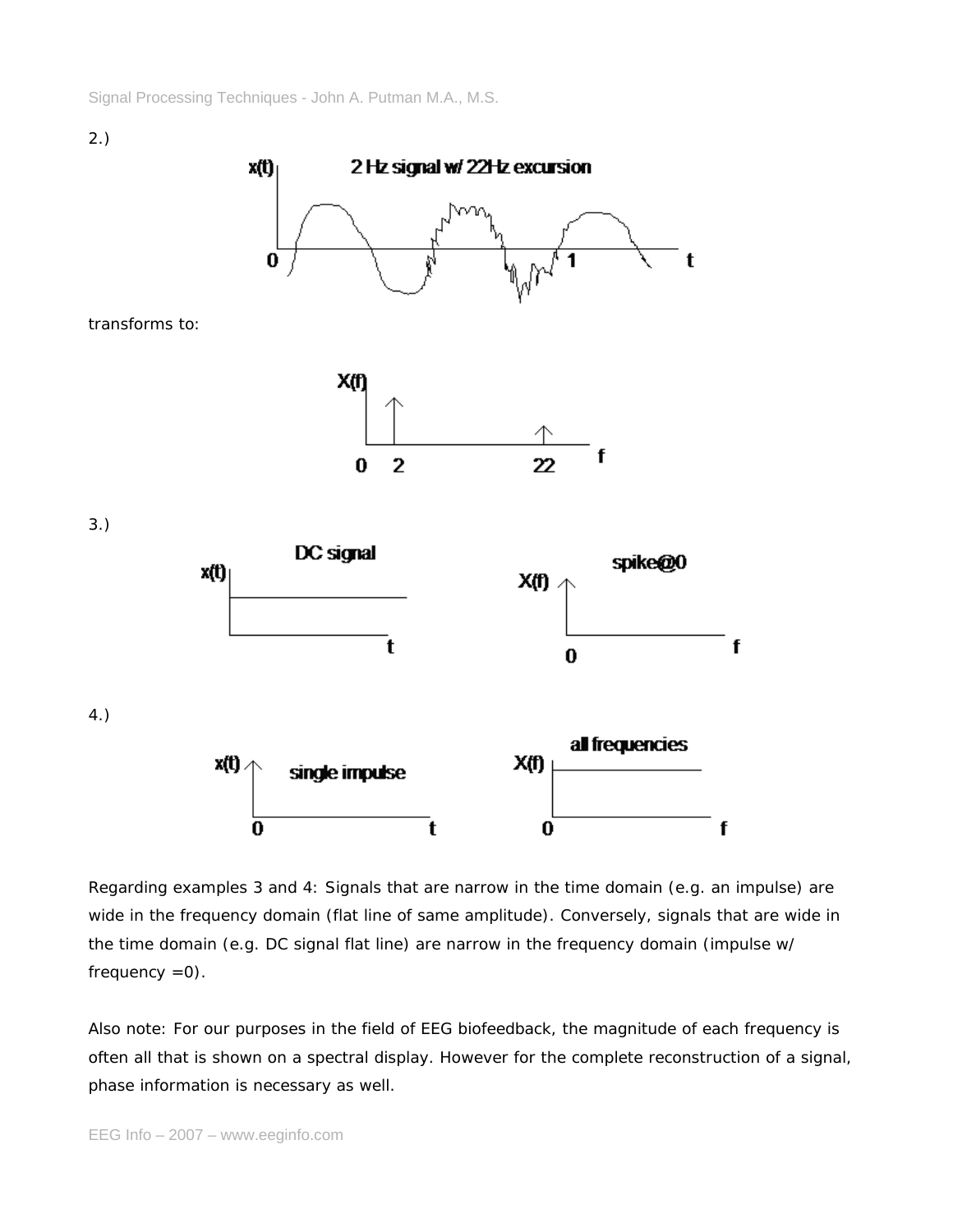The following is an example of a fast Fourier transform performed on a wave form similar to those used in EEG biofeedback. Note that a "fast" Fourier transform (or FFT) is simply a computationally efficient algorithm designed to speedily transform the signal for real time observation.



The dominant frequency of this signal is approximately 3.5 Hz. The instrument samples the input signal at a rate of 200 times per second and performs FFTs at a rate of 5 per second (a little on the slow side as FFTs go.) Notice that the sampling rate is not the same thing as the FFT rate! The sampling rate is the frequency with which the data points are gathered while the FFT rate is an indication of how often the mathematical operation is performed on the sampled points. Sampling rate does, however, play a role in the ultimate resolution of the displayed signal. The width of the FFT window in this case is 1 second (a window is a defined period of time within which a mathematical operation is performed). Since the FFT rate is 5 /second, a new FFT is calculated every .2 seconds. Having a window of 1 second implies that .8 seconds of old data is being averaged in with the .2 seconds of new data. This process is known as "smoothing" in that the response is a bit more sluggish to the eye of the patient. The smaller the ratio of new data to old, the slower the response of the feedback. Conversely, if we were to narrow the FFT window to .2 seconds (matching the FFT rate in this case and eliminating old data from the average), we would have zero smoothing leading to a highly reactive and what many would consider, agitating form of feedback. In this case an FFT window of less than .2 seconds would, of course, leave gaps in the sampled data.

## **Filters**

Remember that the Fourier transform shows the frequency content of a signal. Filtering is the process of removing certain portions of the input signal in order to create a new signal. A familiar example would be the bass and treble controls on a CD player or electric guitar. There are four basic filter types: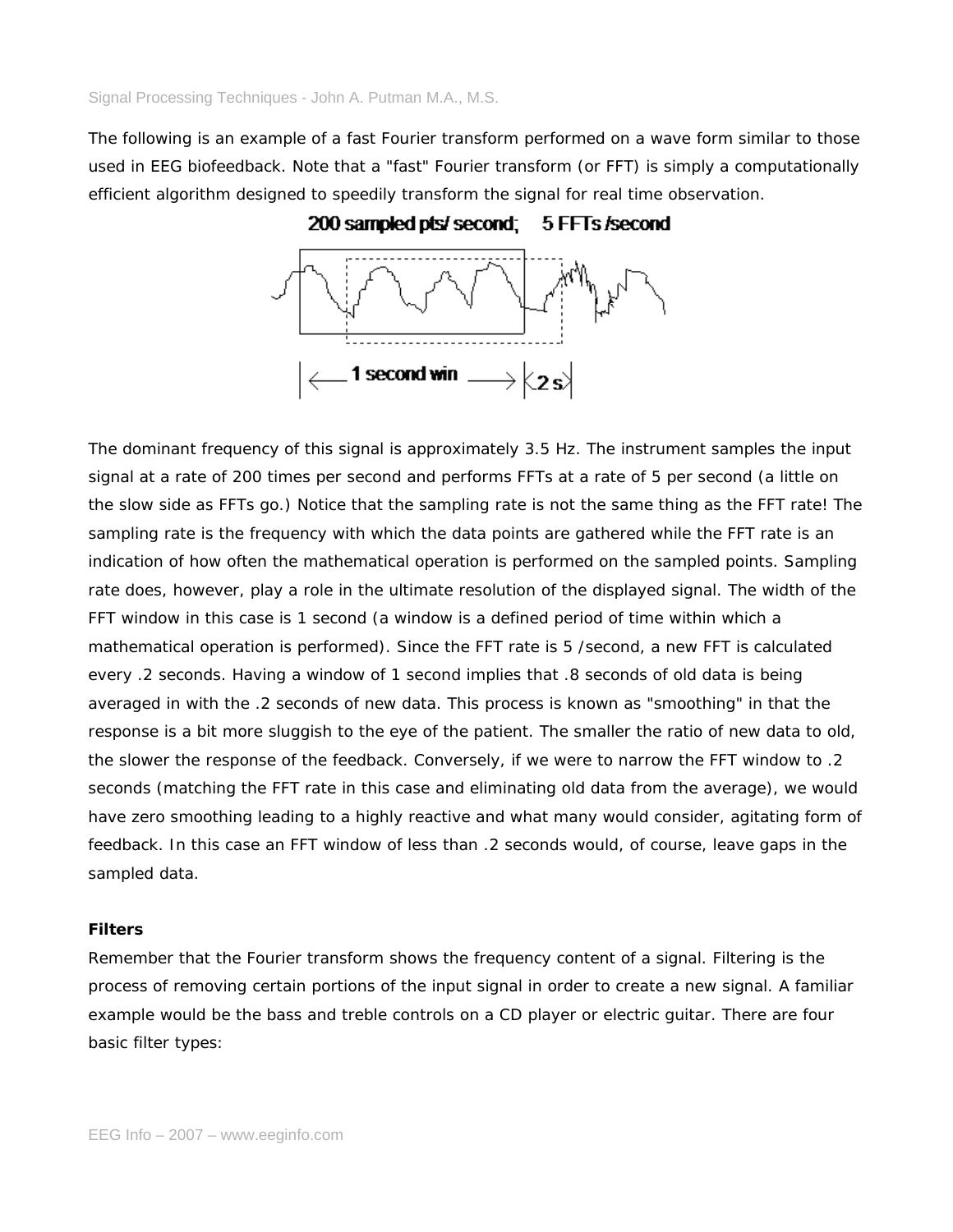

- The Low pass filter which removes all frequencies above the cut off frequency. (Typically used for noise removal and data smoothing.)
- The High pass filter removes all frequencies below the c/o frequency. (Used for DC or low frequency drift.)
- Band pass filter removes all frequencies outside f 1 f 2. (Used often in EEG measurements.)
- Notch filter removes all frequencies between f 1 and F 2. (60Hz noise removal).

So how does a filter actually "remove" unwanted frequencies? This is accomplished by sending the input signal through a system function H(s) which determines the degree of amplification for each frequency in the signal. The desired frequencies are boosted by the instrument gain while the unwanted frequencies are boosted by a gain of zero. The following is the general form of a system function:

 $H(s) = g(s) / x(s)$ 

where "s" represents a complex frequency. (Note that the term "complex" refers to a combination of real and imaginary numbers - specifically the square root of (-1) which, technically, does not exist. Hence the name "imaginary" number. The concept of complex numbers is just a mathematical trick to keep our equations happy and running smoothly and will not be discussed further.)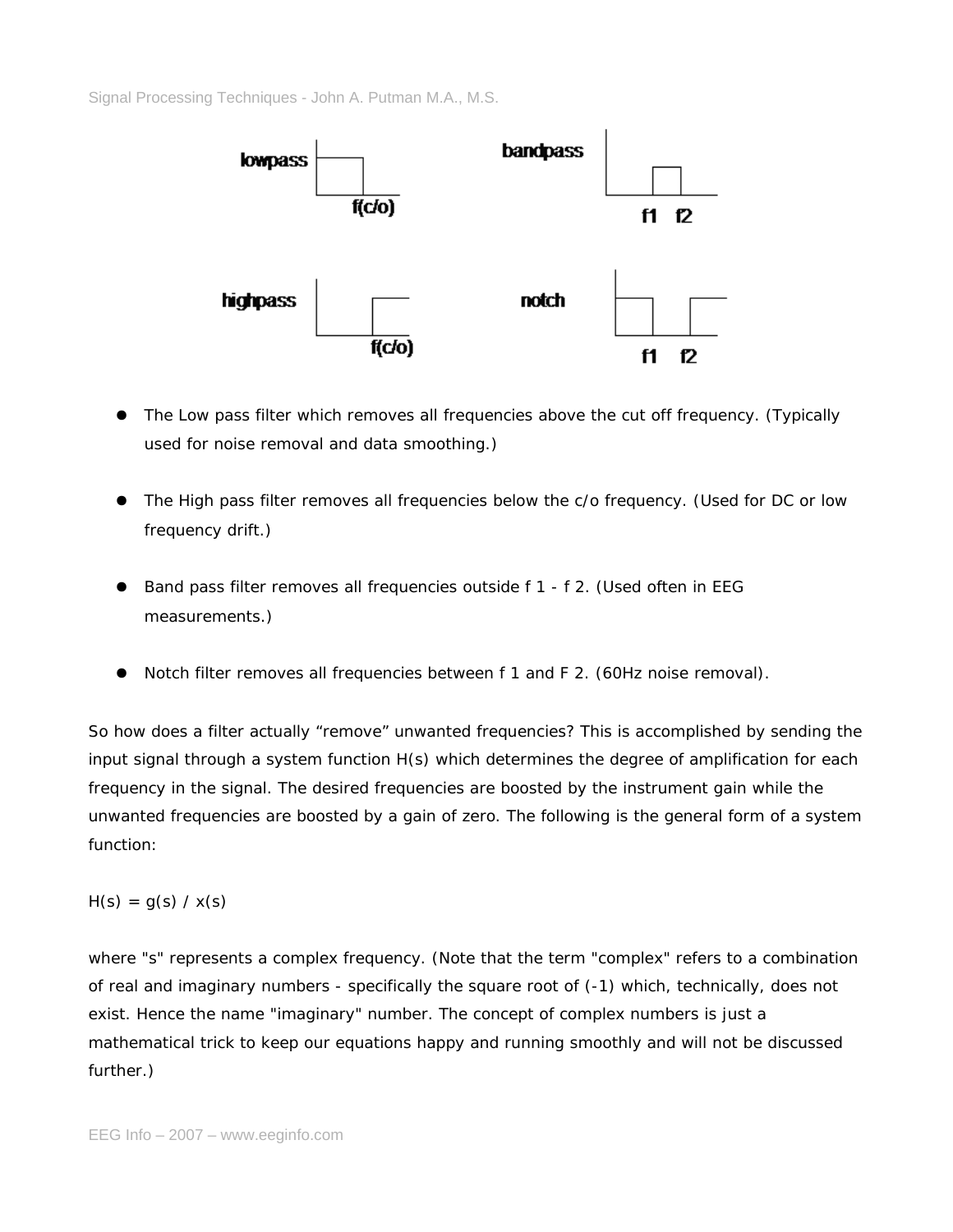The frequencies to be eliminated are those for which  $H(s) = 0$ . More specifically, they are the roots of the function  $g(s)$  (i.e. those values of s which make  $g(s) = 0$ ). The solutions are referred to as "zeros." Conversely, the roots of the function in the denominator, x(s), are those that cause H(s) to go to infinity (maximum gain). Solutions to x(s) are referred to as "poles." For example:

$$
H(s) = \frac{s-2}{2} = \frac{s-2}{s-4s+3} = \frac{s-2}{(s-3)(s-1)}
$$

This implies that  $s = 2$  is a zero; and  $s = 1$  and  $s = 3$  are poles. VOILA'!! We have just created a simple filter.



Designing a filter involves nothing more than designing a system function that has the desired frequency response (i.e. placing the poles and zeros in the correct configuration in the frequency plane to obtain the desired waveform). This response is known as a "Bode plot" named after (who else?) Dr Bode. A computer is generally used to determine the roots (pole/zero locations) of the appropriately chosen polynomials. These can be found in most filter design or operational amplifier textbooks.

Obviously there is no such thing as an "ideal" filter. The frequency response of most filters look something like the following low pass filter.

# **Terms**

*Pass band*: the frequency range you are interested in looking at.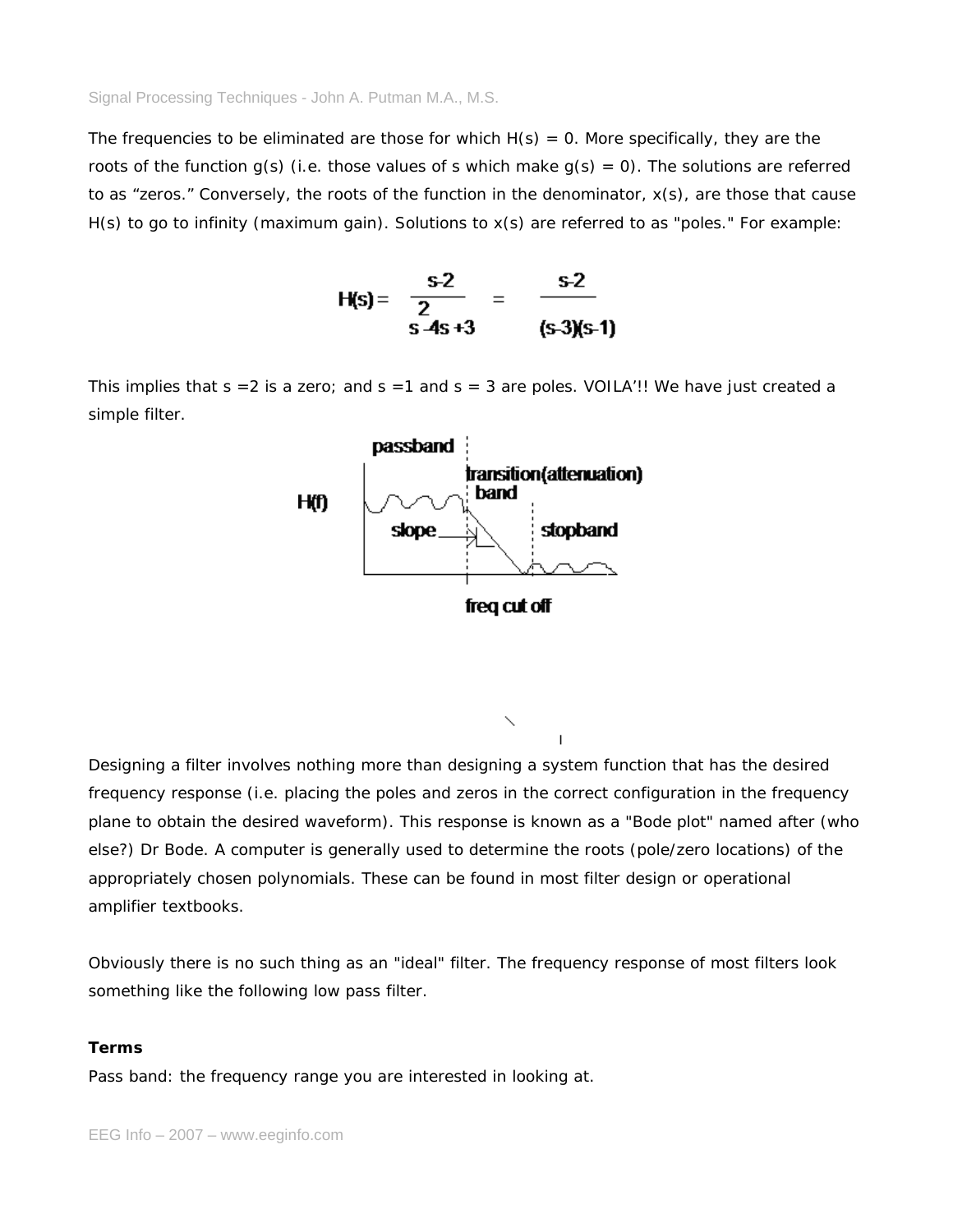*Transition band*: the band over which the frequency response transitions from the pass band to the stop band.

*Attenuation*: this refers to the degree of difference between the pass band and stop band.

*Attenuation rate*: refers to the slope or roll off rate. Usually measured in dBs (decibels) per octave. Note that an octave is a doubling of a frequency (e.g. the difference in pitch between C1 and C2 on a piano).

*Cutoff frequency*: the edge of the pass band; also called the corner frequency. *Gain*: the amount of amplification of the signal in the pass band.

*Order*: the number of poles in the system function H(s) (equal to the highest degree of the polynomial in the denominator). The higher the order, the steeper the roll-off (see below). Higher order filters are more complicated to build.



## **Phase Response**

As with the section on the FFT, the emphasis has been on the magnitude response of a filter. For a complete discussion on signal processing, the issue of phase must be included. Ideally, a filter should have a "linear" phase response. This means that there is a constant time delay difference from the input for all input frequencies. If the phase response is not linear, then different frequencies would be delayed by different amounts. For example: when opera music is put through a filter, a cymbal crash might be heard over the singers voice instead of after.

#### **Sampling**

Sampling is the process of taking a continuous time signal and representing it by a series of discrete data points. Any (band limited) signal can be represented in this way as long as the samples are equally spaced and are close enough together in time. Sampling theory makes our life easier by efficiently converting a signal from the analog world (A) to the digital world (D) and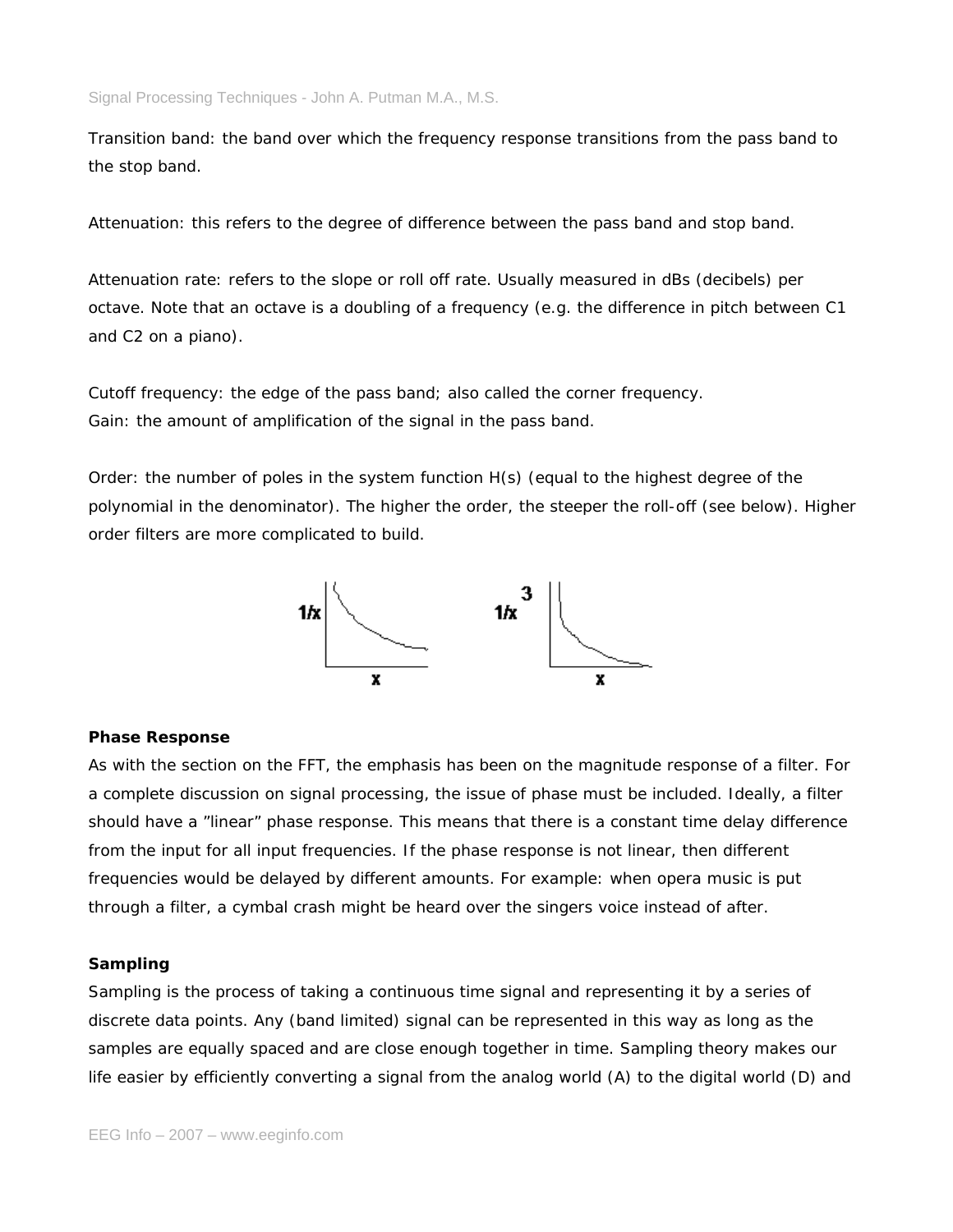back again with virtually no loss of information provided that the above requirements are met.

The overall process is as follows:



So why all the bother? Why not simply leave everything in the analog domain and be happy? The reason is that signal processing in the digital domain, with all of its complexity, gives us much greater flexibility. For instance; changing filter characteristics involves reprogramming a few numbers rather than pulling out and replacing resistors and capacitors.

# **Aliasing**

We know that any band limited continuous time signal can be reconstructed with a specific number of samples. However this process breaks down when the samples are spaced too far apart. An "alias" is a spurious signal that is obtained when the digital sampling of an analog signal occurs at too slow a rate. When a high frequency signal is sampled too slowly the high frequency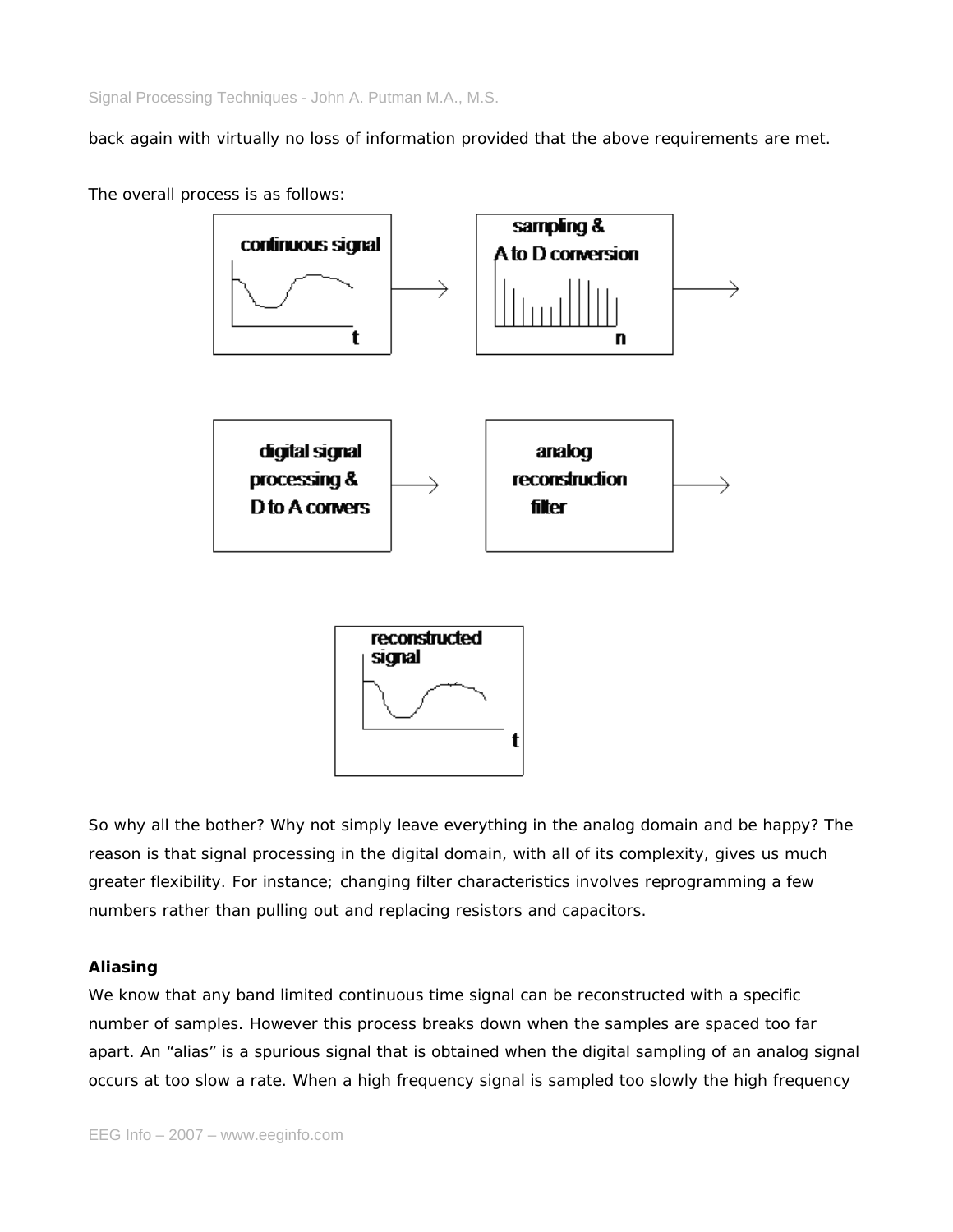signal will alias (look a whole lot like) low frequency activity upon analog reconstruction.



Example: a high frequency signal that is sampled too slowly.

The laws of signal processing dictate that the lowest frequency sine wave (the dotted trace) that will fit the sampled data points will be the frequency that gets integrated into the reconstructed analog signal. In the above example, the sampled points are simply too sparse for an accurate reconstruction of the high frequency signal (solid trace). In this case, aliasing will tend to corrupt the low end of the frequency spectrum making it appear that there is more low frequency activity than may actually occurring.

The frequency at which a signal aliases f(a) is equal to the difference between the sampling frequency f(s) and the maximum frequency f(m) in the band being measured.

or  $f(a) = f(s) - f(m)$ 

In all cases, the value of f(s) must always be at least twice that of f(m). But just for fun , let's assume otherwise. Let's say:

$$
f(s) < 2f(m)
$$

If this is so then  $f(s) - f(m) < f(m)$  which implies that  $f(a) < f(m)$ . What this means is that the frequency at which we experience aliasing is less than the maximum frequency of the signal in the band. Bad news! Here is an example involving actual numbers:

Let's say  $f(s) = 30$ Hz and  $f(m) = 18$ Hz. Then  $f(a) = 30$  Hz - 18Hz = 12Hz.

This means that we will begin to experience signal corruption beginning at 12 Hz, well within the band we are interested in measuring.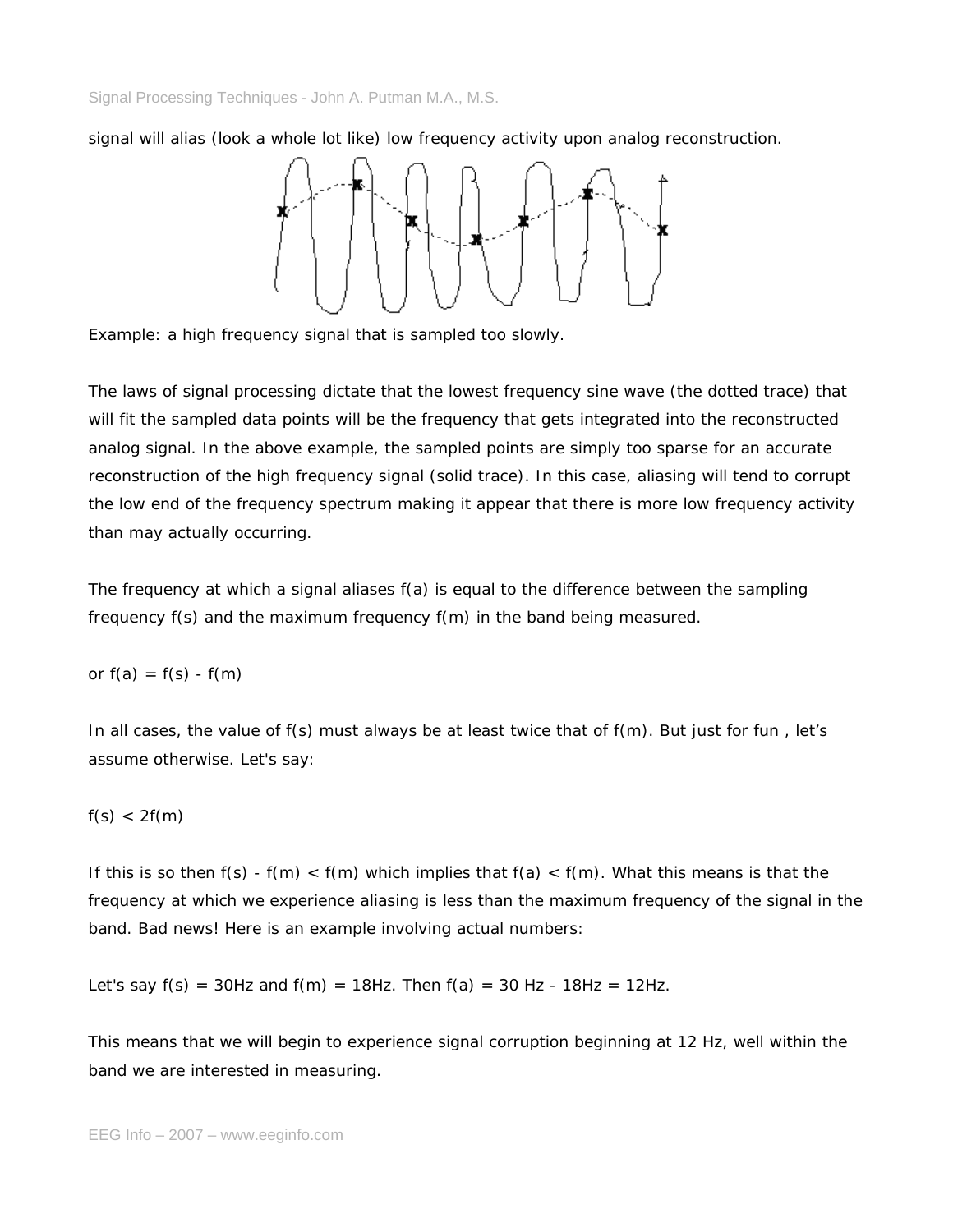Thus, it is vital that the sampling rate always be greater than twice the maximum frequency being measured:

 $f(s) > 2f(m)$ .

This rule is known as The Nyquist Sampling Theorem.

To ensure that aliasing does not occur in the sampling process, the signal to be sampled is passed through a lowpass filter to impose the appropriate band limitations on the signal. This filter is known as an anti-aliasing filter.

Another method of ensuring the integrity of signal reconstruction is called over-sampling. The Nyquist theorem states that it is possible to completely reconstruct a signal as long as the sampling rate is at least twice the maximum frequency in the signal. The closer to the Nyquist threshold the signal, the sharper (higher order) the analog low pass filter required to band limit the signal (i.e. the roll off must be very steep). Rather than constructing one of these monster filters, the technique of over-sampling is used. In this way the sampled points are close enough together so a more realistic low-pass filter can be used. As an example: CD players are advertised as having 4x or 8x over-sampling. The human auditory system cannot hear frequencies higher than 20KHz. The typical CD contains audio information sampled at a rate of 44KHz. Typical sampling rates for EEG biofeedback is 150 samples per second or greater. This means that the EEG biofeedback process generally involves frequencies that are below 75 Hz.

# **Amplifiers and Voltage Laws**

# **Basic Terms and Quantities**

*Charge*: The quantity of electricity. Unit symbol: C for Coulomb which is 6.242 x 10 to the 18th power number of electrons (or protons).

*Current*: Represented by the symbol " i ". Unit measure is the ampere (A). A flow of charge equivalent to 1 Coulomb per second.

*Voltage*: Symbol: V or E. Unit is the Volt (V). The amount of electromotive force pushing current between two points.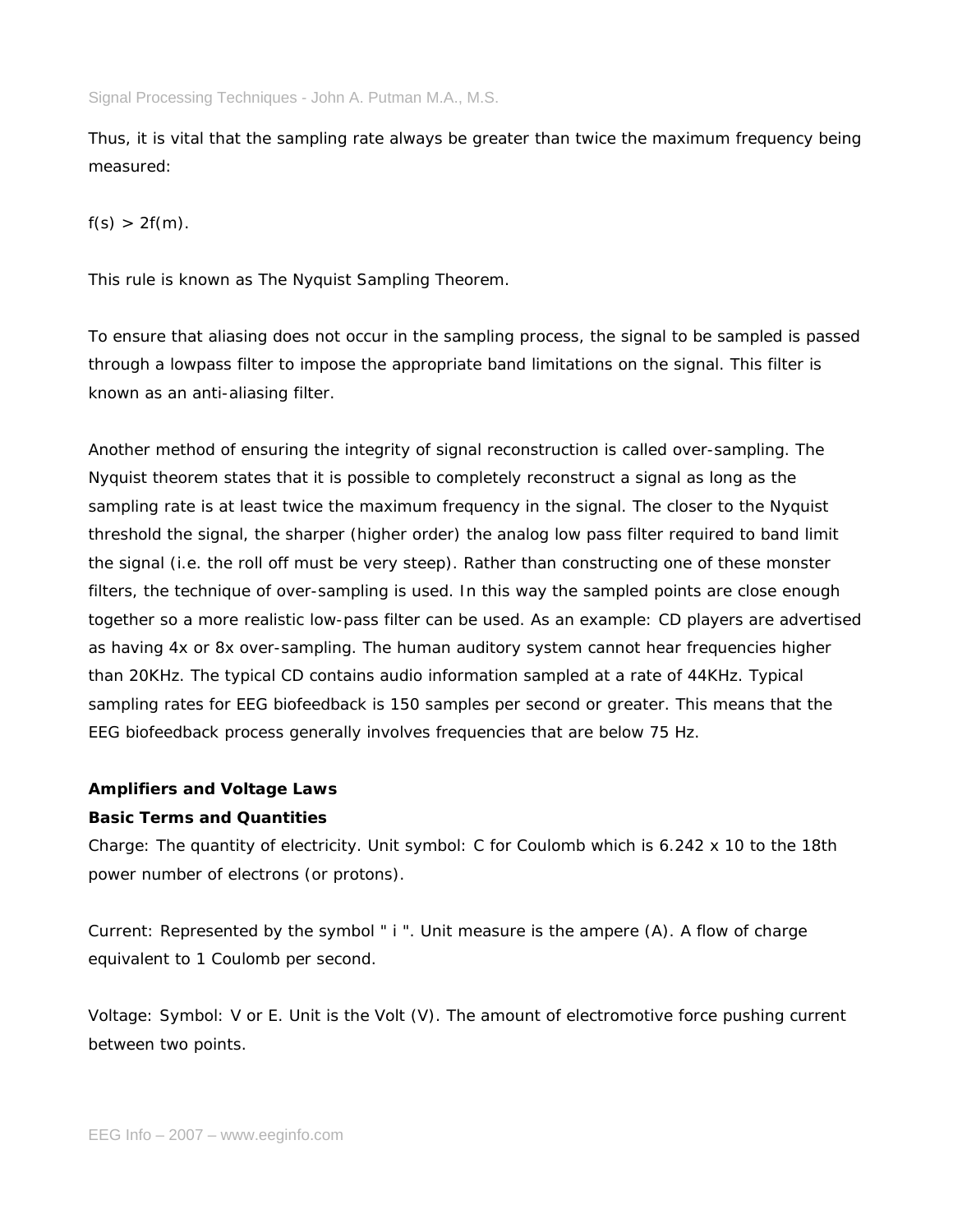*Resistance*: Symbol: R. Unit is the ohm. The ratio of voltage divided by current for a given conductor under a given set of conditions. A form of Impedance (see below) related to DC circuits ( i.e. circuits with currents that flow in one direction at a relatively constant rate).

*Reactance*: Symbol: (usually X). Unit is the ohm. The part of impedance of an AC circuit ( i.e. a circuit with currents that reverse (alternate) direction due to capacitance and/ or inductance).

*Impedance*: Symbol: Z. Unit is the ohm. The vector combination of resistance and reactance. Impedance is an apparent force that is in opposition to the flow of current in a circuit.

## **Ohms Law**

Voltage is equal to the product of the current and the resistance:  $V = I R$ 

If provided with any 2 quantities, the third can be easily calculated:  $I = V / R$  or  $R = V / I$ 

Ohms Law also applies to impedance (AC circuits):

 $V = I Z I = V / Z$  and  $Z = V / I$ 

# **Kirchhoff's Voltage Law**

Kirchhoff's law states that the sum of the voltage drops (resistance) and rises around a closed loop within a circuit is equal to zero.



Kirchhoff's law is a result of the fact that the output of a voltage generator (Vg) is equal to the sum of the voltage drops across the resistive elements within the circuit:

 $Vg = v1 + v2 + v3$ 

which implies that:

 $- (Vq) + v1 + v2 + v3 = 0$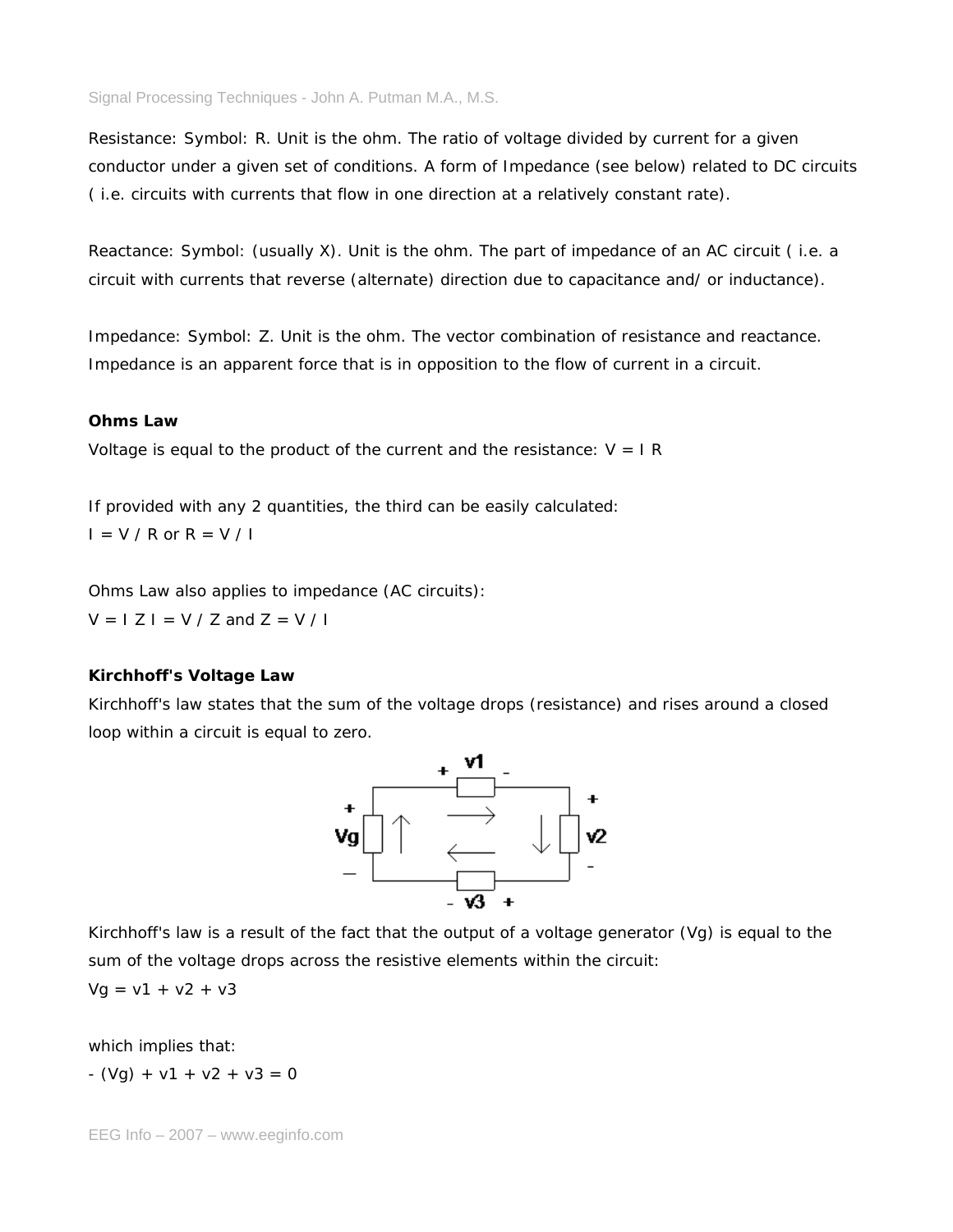Note that -(Vg) is actually a negative voltage drop since it is the output of the generator (in other words it represents a voltage rise). This law will prove very important regarding the subject of electrode vs. amplifier input impedance which we will now consider. Impedance

When current flows through a closed loop, it is analogous to water flowing through a hose. In other words the amount of water (current) that enters the hose (loop) is the same amount that comes out the other end. And like a hose, if there is a difference in the amount of current flowing past any two different points in the circuit, then there is a current drain somewhere in the circuit. (This is the principle on which the "ground fault interrupter" works in biofeedback instrumentation to insure against an electrical shock to the patient. When the GFI detects a current drop between the "live" wire and a neutral location in the circuit, a breaker is triggered that shuts down the system.) In the following example we will examine how this feature of current and Kirchhoff's Voltage Law explain one of the reasons behind the importance of low electrode impedance and high input instrument impedance when performing EEG biofeedback. For simplicity and for reasons that will become clear later in this paper, we will only be dealing with the resistance component of impedance.



Remember that the current (i) that flows through each element (r1, r2 and r3) is exactly the same. (Note that r2 is the input impedance of the measuring instrument). In order to have maximum accuracy in measuring the voltage being generated (Vg), the voltage drop across the measuring instrument (V2) must be very close to Vg. Thus we want the voltage drop (V1 andV3) across r1 and r3 to be minimal. (r1 and r3 can represent the contact resistance of the biofeedback sensors). Since, according to Kirchhoff's Law,  $Vg = V1 + V2 + V3$ , we want V1 and V3 to be negligible in order for V2 to be as close to Vg as possible. Since the current is the same across each element, the only way we can obtain this outcome is by controlling the impedance (i.e. very LOW contact resistance at r1 and r3 with very HIGH instrument input impedance at r2) . This is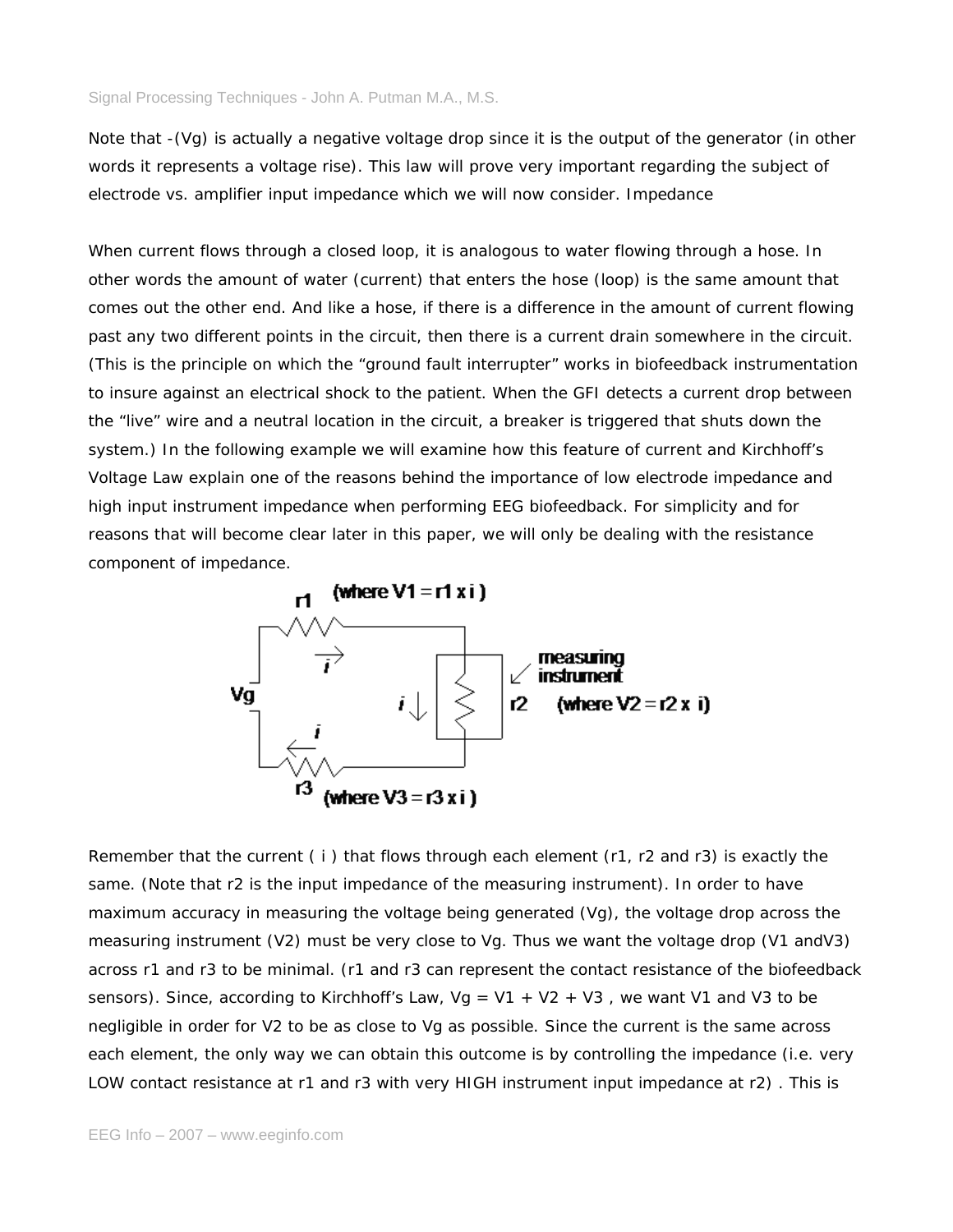why it is common to see instruments with whopping impedances of 1 million meg-ohms (that's a million -million ohms folks !). When compared to the voltage drop at the contact sensors (due to 5000 to 10,000 ohm contact resistance) we can see that the voltage loss is fairly insignificant. However there is a much more crucial issue concerning the importance of low contact resistances, as we shall soon see.

### **Differential Amplifiers**

An amplifier is simply a device that increases the magnitude of voltage, current or power. In our case, for neurofeedback purposes, we are interested in the differential amplifier which amplifies voltage differences between 2 points. This is different from , say, a power amplifier that is used for a public address system. Since this sort of amplifier is non -differential, it does not discriminate and thus everything in the line gets amplified. In the case of a differential amplifier, the difference between the voltages  $V_{+}$  (the positive terminal) and  $V_{-}$  (the negative terminal) are amplified by the gain (A) giving us the resultant voltage Vo (voltage out). The reason this is necessary is because we are dealing (in the case of the EEG) with extremely small micro-changes in potential and would not be able to see them if not amplified massively.



 $Vo = A [(V+) - (V-) ]$ 

A differential amplifier with a very high gain and extremely high input impedance is called an operational amplifier or simply an "op-amp." The inputs have extremely high impedances and the output node has near zero resistance allowing it to behave like an ideal voltage source supplying as much current as is necessary.

In order to get a sense of how a differential amplifier works, think of 2 microphones at the extreme ends of a choir with sopranos placed at one end and bassos at the other. In the middle (approximately equidistant from the 2 mics) place the midrange voices -altos, contraltos, tenors, etc. If this were a non -differential amplifier (several mics on separate channels placed around the choir) all of the voices would be amplified to the same degree. However a differential amplifier would only amplify the sopranos and bassos. Why? Because the sound from the midrange voices would arrive at both microphones simultaneously with the same intensity and frequency causing the input at both mics to be exactly the same thus cancelling each other out. This quality, unique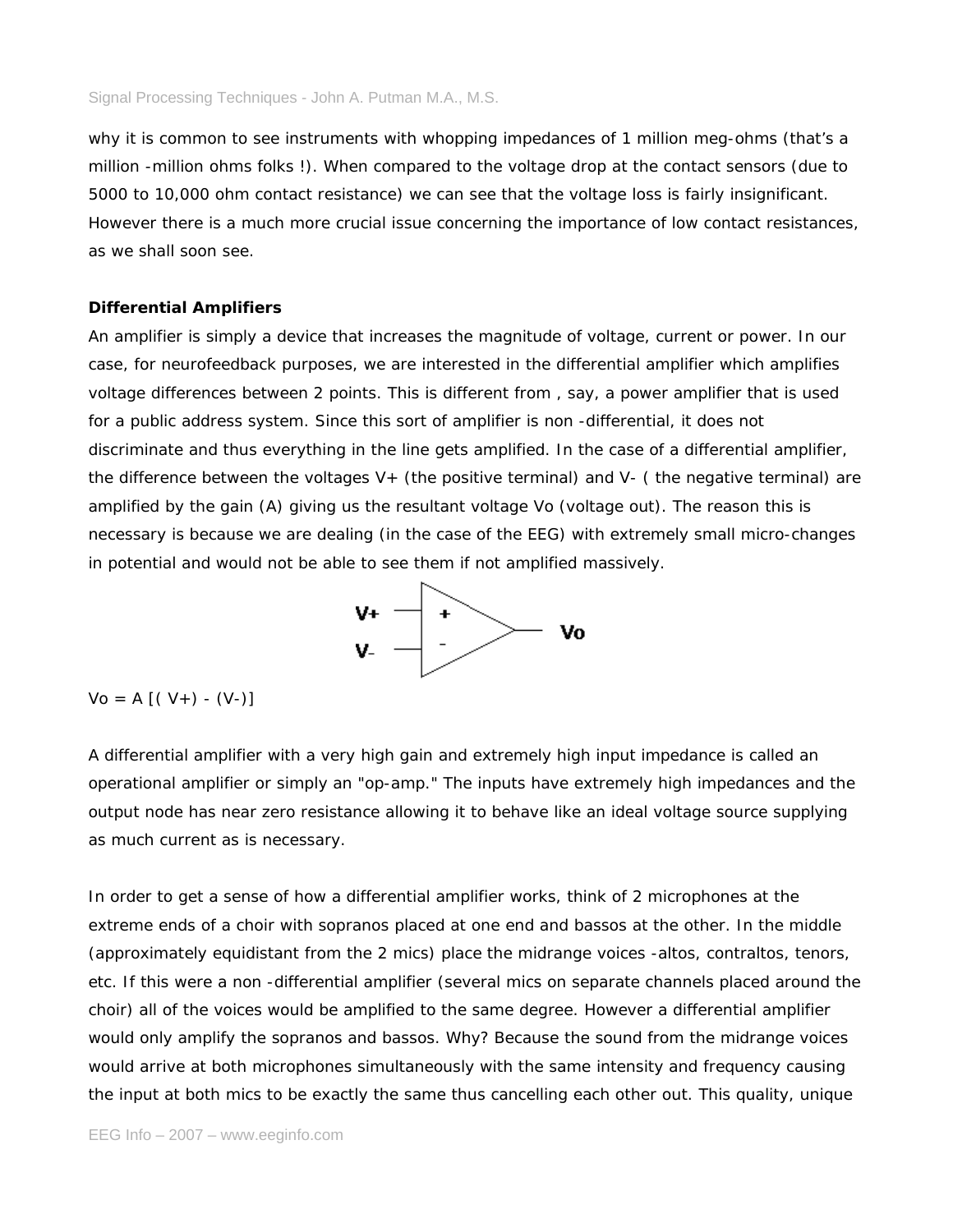to differential amplifiers, is referred to as common mode rejection. The signals that are common to both inputs cancel themselves out while the signals that are unique to each input are preserved for amplification.

In the field of EEG biofeedback this particular feature of the differential amplifier becomes critically important. The reason for this is that we tend to work in an extremely polluted environment from an electromagnetic standpoint. Anytime electric current is run through a circuit, an electromagnetic field forms around the device and extends out into space anywhere from a few feet to a few miles. As such, the feature of common mode rejection becomes one of the technicians greatest ally in attaining clean measurements.

So what are some of the sources of common mode input? Basically, it is any power source that is far enough away to influence each electrode to nearly the same degree. These can include: computers, power outlets, radios, motors, ignition switches, generators, florescent lights and toaster ovens.

### **Electric Fields**

Given all of the preceding information, it is clear that the measuring instrument itself needs to be taken into consideration as a source of signal corruption in biofeedback or any other form of biomedical measurement. When a person is placed in an electro-magnetic field, there will be a flow of current through the body across the lines of force of the field. (The lines of force represent different strengths of the magnetic force located within the field. Think of the concentric circles that form around a bar magnet when one pours iron filings in the vicinity of the magnet . The strength of the field remains constant along an individual line of force but varies across the lines). We live in an electro-magnetically "enriched" environment where the build up of electrical potential differs from one place to another. Since the human body is fairly extensive, different extremities can exist in different parts of an electric field. Depending on the degree of potential difference (voltage) between any two locations on the body, there can be either a large or small current flow through the body, which, if substantial enough, can present a significant degree of interference. If the electric field of the instrument and the client are very much alike, there will be less current flow between them. (This is why putting the biofeedback instrument on someone's lap can sometimes alleviate the problem. This is generally not recommended in EEG biofeedback although touching the instrument, thereby putting both instrument and client at equal potential, can sometimes be helpful ).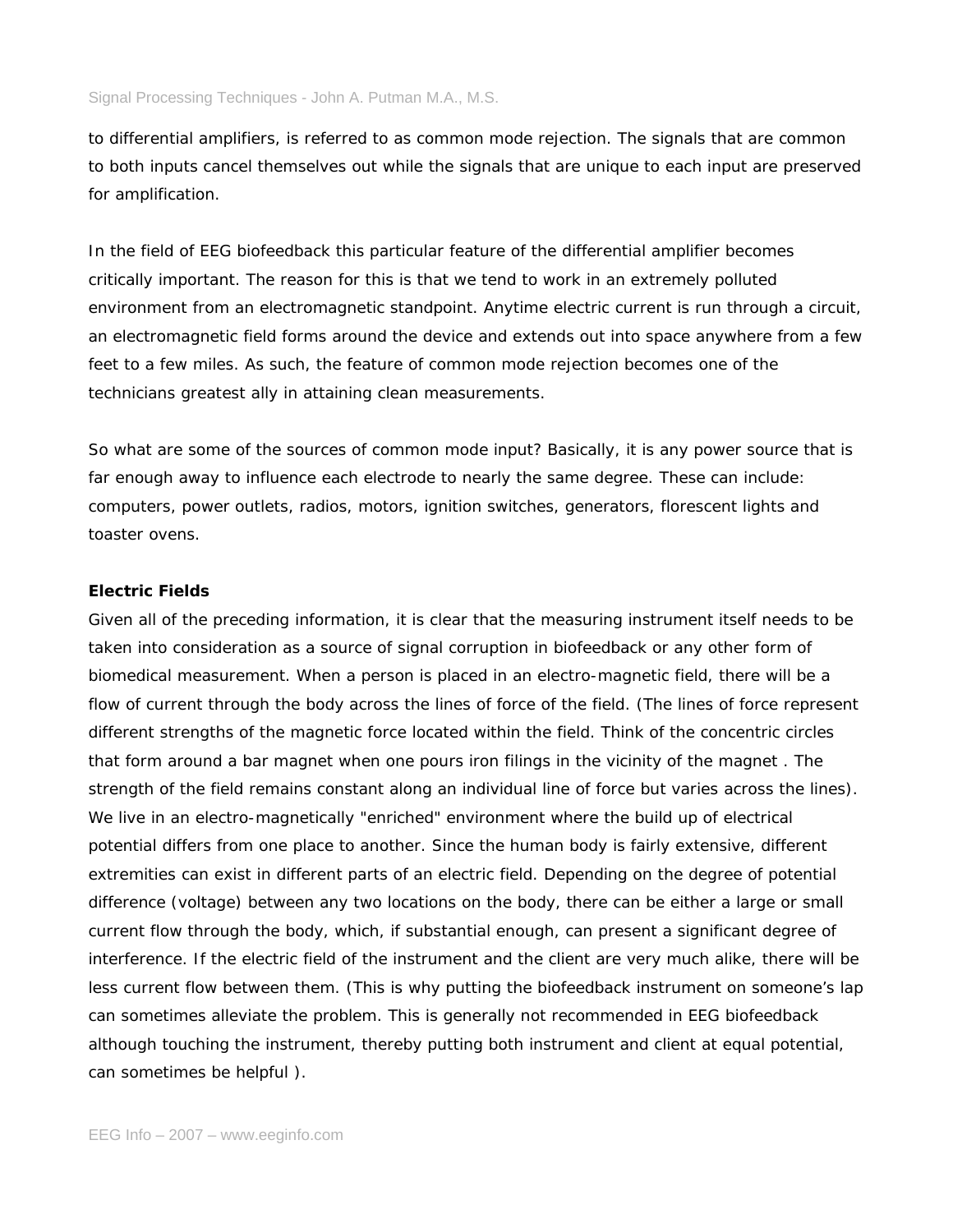In addition, it is almost inevitable that an imbalance will exist between the electrode skin resistance of the two electrodes which, if large enough, can completely defeat the common mode rejection feature of the differential input system. A significant difference in the electrode impedances can change a common mode signal (which is subject to complete cancellation) to a differential mode signal resulting in corruption of the measurement. This is why low electrode impedances (contact resistance) are important for accurate readings.

For example:



Let's say that an electro-magnetic field induces a current flow of 0.2 nA (nano amperes) on the above system. A nano amp is equal to 0.000,000,001 amps. The above simplified schematic represents two electrodes with skin resistances of 15 K ohms and 5 K ohms leading into the differential amplifier. Using Ohms Law would give us a voltage of :

0.2 nA x 15 K ohms =  $3.0$  uV at the top electrode -skin interface. and 0.2 nA x 5 K ohms =  $1.0$  uV at the bottom electrode skin interface.

This would lead to a differential voltage of:  $3.0$  uV -  $1.0$  uV =  $2.0$  uV. Thus Vo would include this added 2.0 uV in its output to the computer for analog reconstruction. Since we are concerned with the difference between the electrode-skin resistances, we could actually have resistances as high as we wanted so long as the difference between them remained small (correspondence from Siegfried Othmer). However it is difficult to have high electrode -skin resistances that would be close enough to each other in value to sufficiently cancel the extraneous voltage. Keeping both of them under 5,000 ohms will give us a reasonable margin given the extremely small common mode currents we deal with in performing EEG biofeedback.

## **Impedance vs. Resistance Revisited**

The reason we use electrode -skin resistance instead of impedance is because at the low